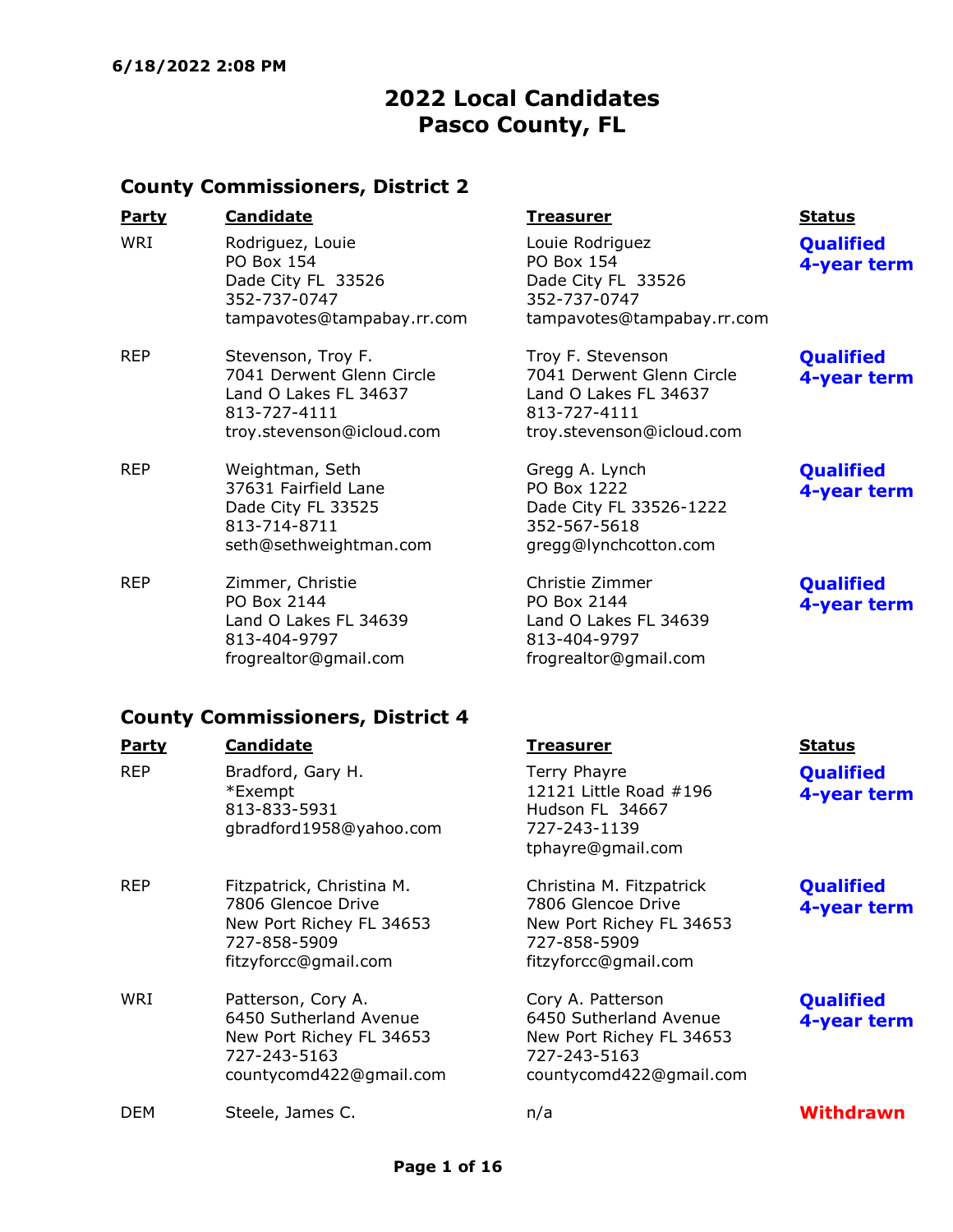REP Wittwer, Shannon J. 13553 State Road 54 #87 Odessa FL 33556 727-470-0318 voteshannon@protonmail.com Shannon J. Wittwer 13553 State Road 54 #87 Odessa FL 33556 727-470-0318 voteshannon@protonmail.com

Port Richey FL 34668

727-842-3180

### **Qualified** 4-year term

**Qualified** 6-year term

**Qualified** 6-year term

## County Court Judge, Group 4

| <b>Party</b> | <b>Candidate</b>                                                                                                   | <b>Treasurer</b>                                                                                          | <b>Status</b>     |
|--------------|--------------------------------------------------------------------------------------------------------------------|-----------------------------------------------------------------------------------------------------------|-------------------|
| <b>NPA</b>   | Conde, Clementine L.<br>3152 Little Road PMB #158<br>Trinity FL 34655<br>813-857-4306<br>cc@clementinecondelaw.com | Jamie C. Jodoin<br>PO Box 20252<br>St Petersburg FL 33742<br>813-335-7472<br>jjodoin@calcompliancellc.com | Qualifi<br>6-year |
| <b>NPA</b>   | Moore, Patrick<br>3152 Little Road PMB #141                                                                        | George M. Stone<br>7512 Ridge Road                                                                        | Qualifi<br>6-vear |

3152 Little Road PMB #141 Trinity FL 34655

### School Board Member, District 1

| <b>Party</b> | <b>Candidate</b>                                                                                                  | <b>Treasurer</b>                                                                                                | <b>Status</b>                   |
|--------------|-------------------------------------------------------------------------------------------------------------------|-----------------------------------------------------------------------------------------------------------------|---------------------------------|
| <b>NPA</b>   | Hernandez, Al<br>PO Box 864<br>Zephyrhills FL 33539<br>813-304-6418<br>alforpascoschools@gmail.com                | Selene Hernandez<br>1528 Abyss Drive<br>Odessa FL 33556<br>813-966-4703<br>alhcampaign2022@gmail.com            | <b>Qualified</b><br>4-year term |
| NPA          | McKeen-Chaff, Johnathan D.<br>35040 Prospect Road<br>Dade City FL 33525<br>352-428-6067<br>johnnychaff@gmail.com  | Johnathan D. McKeen-Chaff<br>35040 Prospect Road<br>Dade City FL 33525<br>352-428-6067<br>johnnychaff@gmail.com | <b>Withdrawn</b>                |
| <b>NPA</b>   | Meisman, Stephen A.<br>37119 Lightwood Drive<br>Zephyrhills FL 33541<br>727-534-4095<br>steve@aircrafttooling.net | Amy Meisman<br>37119 Lightwood Drive<br>Zephyrhills FL 33541<br>727-534-1302<br>amy@aircrafttooling.net         | <b>Qualified</b><br>4-yer term  |
| <b>NPA</b>   | Washington, James M.<br>PO Box 2277<br>Saint Leo FL 33574<br>727-379-1969<br>jmwashin@pasco.k12.fl.us             | Roxann Mayros<br>PO Box 2277<br>Saint Leo FL 33574<br>727-505-5801<br>roxannmayros@gmail.com                    | <b>Qualified</b><br>4-year term |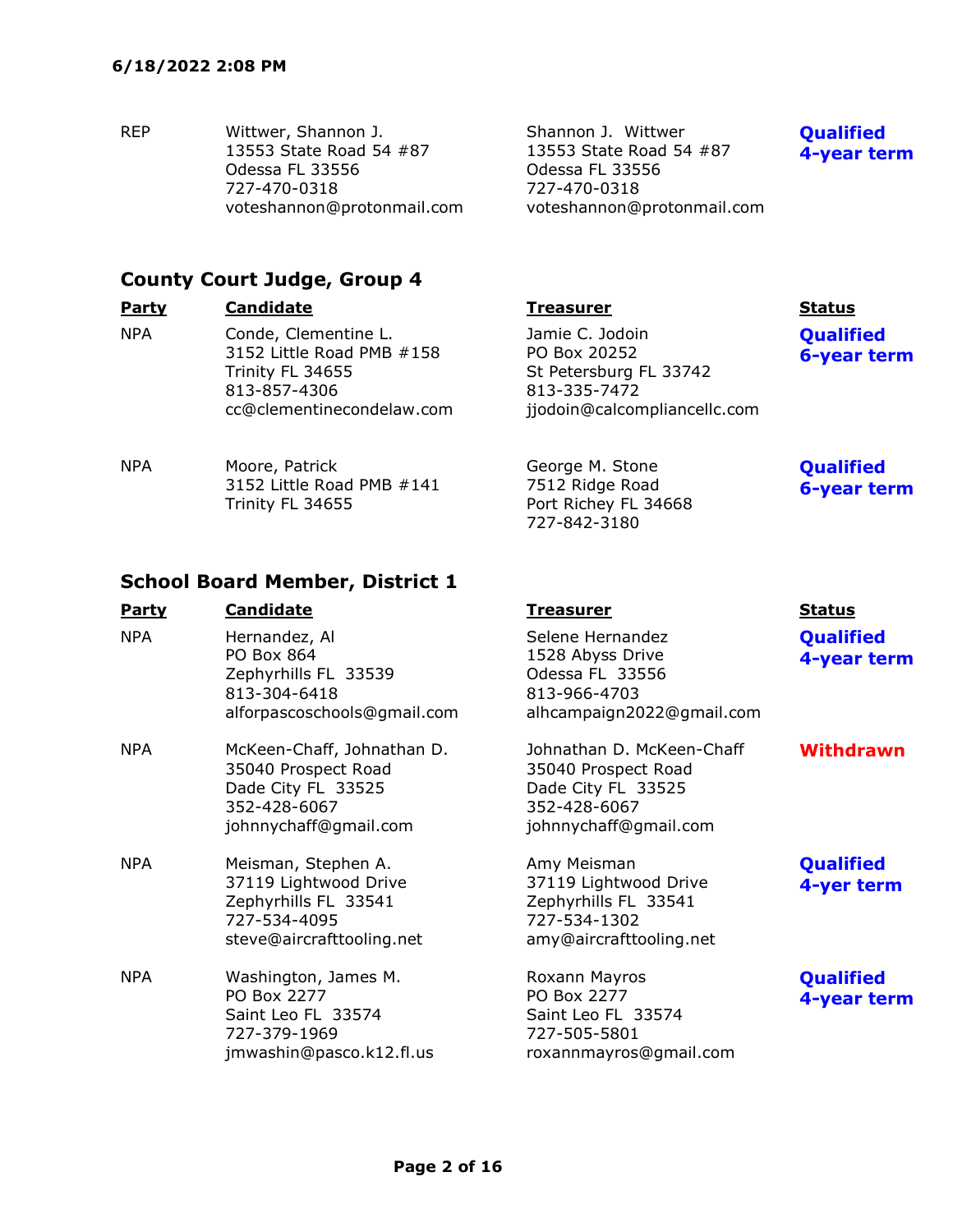### School Board Member, District 3

| Party      | <b>Candidate</b>                                                                                | <b>Treasurer</b>                                                                             | <b>Status</b>                                 |
|------------|-------------------------------------------------------------------------------------------------|----------------------------------------------------------------------------------------------|-----------------------------------------------|
| <b>NPA</b> | Armstrong, Cynthia<br>9251 Alcott Way<br>Trinity FL 34655<br>727-364-7653<br>armstcyn@gmail.com | Greg Armstrong<br>9251 Alcott Way<br>Trinity FL 34655<br>727-534-9951<br>armgreg@verizon.net | <b>Qualified</b><br>4-year tern               |
| <b>NPA</b> | Geiger, Matt<br>5051 Ensign Loop                                                                | Edith Williams<br>5116 Westshore Drive                                                       | <b>Qualified</b><br><b><i>A-vear term</i></b> |

| IFA | Geiger, Mall             | LUILII WIIIIAIIIS         |
|-----|--------------------------|---------------------------|
|     | 5051 Ensign Loop         | 5116 Westshore Drive      |
|     | New Port Richey FL 34652 | New Port Richey FL 34652  |
|     | 412-614-1768             | 407-913-7276              |
|     | mattygeiger@gmail.com    | edithwilliams1@cfl.rr.com |
|     |                          |                           |

NPA Passanise, Joseph P. Noseph P. Passanise Passanise Withdrawn

### School Board Member, District 5

| <b>Party</b> | <b>Candidate</b>                                                                                           | Treasurer                                                                                                 | <b>Status</b>                   |
|--------------|------------------------------------------------------------------------------------------------------------|-----------------------------------------------------------------------------------------------------------|---------------------------------|
| <b>NPA</b>   | Gagliardi-Finocchiaro, Gina                                                                                | Dennis Ryder                                                                                              | <b>Withdrawn</b>                |
| <b>NPA</b>   | Harding, Megan C.<br>10028 Grove Drive<br>Port Richey FL 34668<br>727-514-2887<br>meganharding24@yahoo.com | Megan C. Harding<br>10028 Grove Drive<br>Port Richey FL 34668<br>727-514-2887<br>meganharding24@yahoo.com | <b>Qualified</b><br>4-year tern |
| <b>NPA</b>   | Touseull, Charles P.<br>PO Box 7177<br>Hudson FL 34674<br>727-271-7113                                     | Susan M. Touseull<br>PO Box 7177<br>Hudson FL 34674<br>727-271-7113                                       | <b>Qualified</b><br>4-year tern |

### Mosquito Control, Seat 2 Party Candidate Treasurer Status

NPA Abbott, Matthew "Skeeter" 6801 Old Decubellis Court New Port Richey FL 34654 727-992-4570 matthew.abbott@verizon.net

charlestouseull@tutanota.com

### Lake Padgett Estates ISD Party Candidate **Treasurer Status Party** Status

NPA Andrews, Justin 22259 Stillwood Drive Land O Lakes FL 34639

Matthew "Skeeter" Abbott 6801 Old Decubellis Court New Port Richey FL 34654 727-992-4570 matthew.abbott@verizon.net

kingskid@tutanota.com

4-year term

# 4-year term

**Qualified** 4-year term

**Qualified** 4-year term

Unopposed 4-year term

n/a **Qualified** 2-year term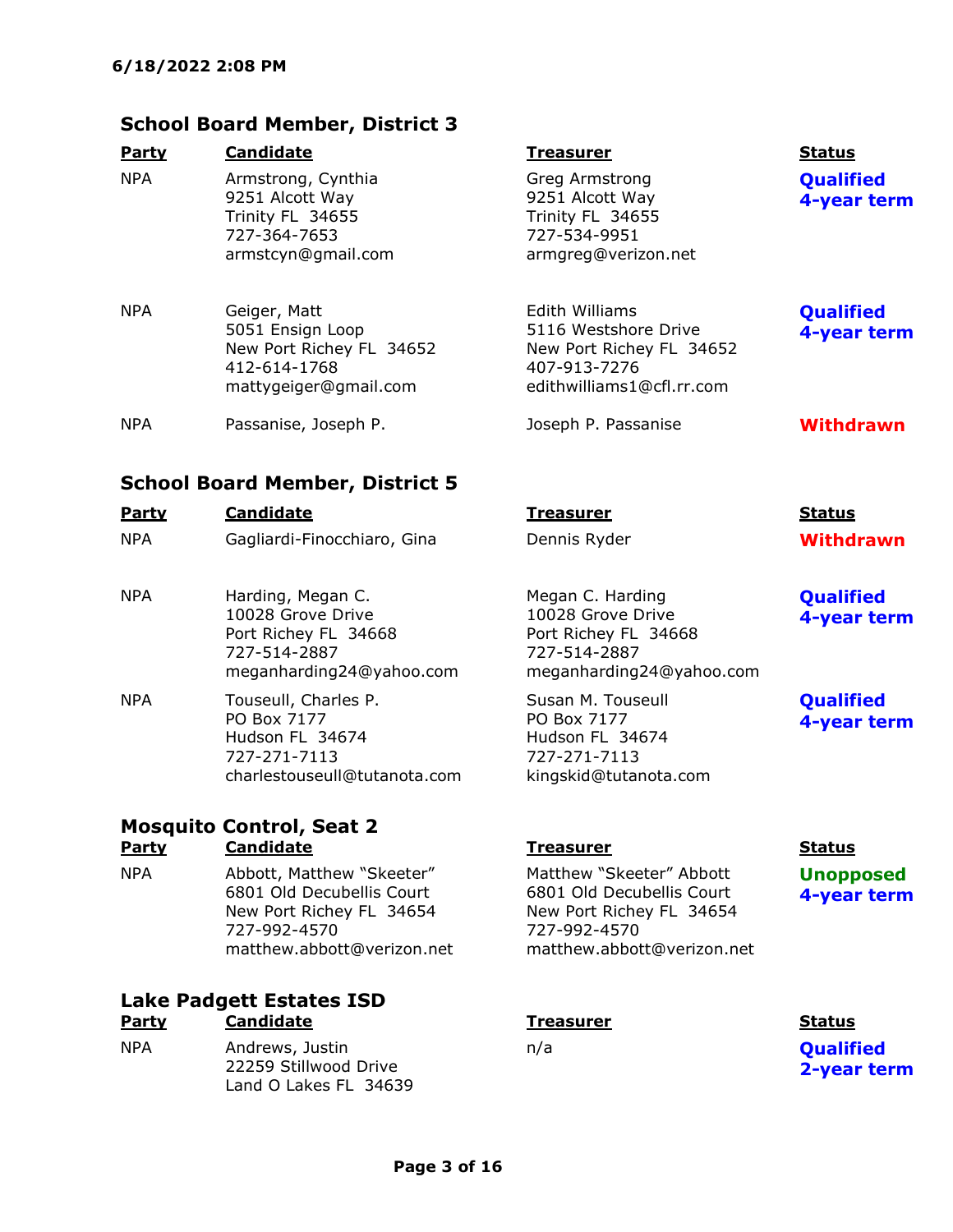### 6/18/2022 2:08 PM

| <b>NPA</b><br><b>NPA</b> | Carr, Pamela<br>22829 Southshore Drive<br>Land O Lakes FL 34639                | n/a<br>n/a       | Qualified<br>2-year term<br>Qualified     |
|--------------------------|--------------------------------------------------------------------------------|------------------|-------------------------------------------|
|                          | Carr, Shawn<br>22262 Stillwood Drive<br>Land O Lakes FL 34639                  |                  | 2-year term                               |
| <b>NPA</b>               | Dunleavy, Lawrence "Larry"<br>3275 Lake Padgett Drive<br>Land O Lakes FL 34639 | n/a              | Qualified<br>2-year term                  |
| <b>NPA</b>               | Grybek, Scott D.                                                               | n/a              | <b>Withdrawn</b>                          |
| <b>NPA</b>               | Wakefield, April<br>3545 Lake Padgett Drive<br>Land O Lakes FL 34639           | n/a              | Qualified<br>2-year term                  |
| <b>NPA</b>               | Yarbrough, Steve<br>3348 Lake Saxon Drive<br>Land O Lakes FL 34639             | n/a              | Qualified<br>2-year term                  |
|                          |                                                                                |                  |                                           |
|                          | <b>Asturia Community Development District</b>                                  |                  |                                           |
| <b>Party</b>             | <b>Candidate</b>                                                               | <u>Treasurer</u> | <b>Status</b>                             |
|                          | No candidate at this time                                                      |                  |                                           |
| <b>Party</b>             | <b>Ballantrae Community Development District</b><br><b>Candidate</b>           | <u>Treasurer</u> | <b>Status</b>                             |
|                          | No candidate at this time                                                      |                  |                                           |
| <u>Party</u>             | <b>Bexley Community Development District</b><br><u>Candidate</u>               | <u>Treasurer</u> | <u>Status</u>                             |
| <b>NPA</b>               | Babon, Stephen<br>3981 Broad Porch Run<br>Land O Lakes FL 34638                | n/a              | Seat 1<br><b>Unopposed</b><br>4-year term |

|              | <b>Bridgewater of Wesley Chapel Community Development District</b> |                  |                                           |  |
|--------------|--------------------------------------------------------------------|------------------|-------------------------------------------|--|
| <b>Party</b> | <b>Candidate</b>                                                   | <b>Treasurer</b> | <b>Status</b>                             |  |
| <b>NPA</b>   | McKay, Brian J.<br>31237 Glendalough Way<br>Wesley Chapel FL 33545 | n/a              | Seat 2<br><b>Unopposed</b><br>4-year term |  |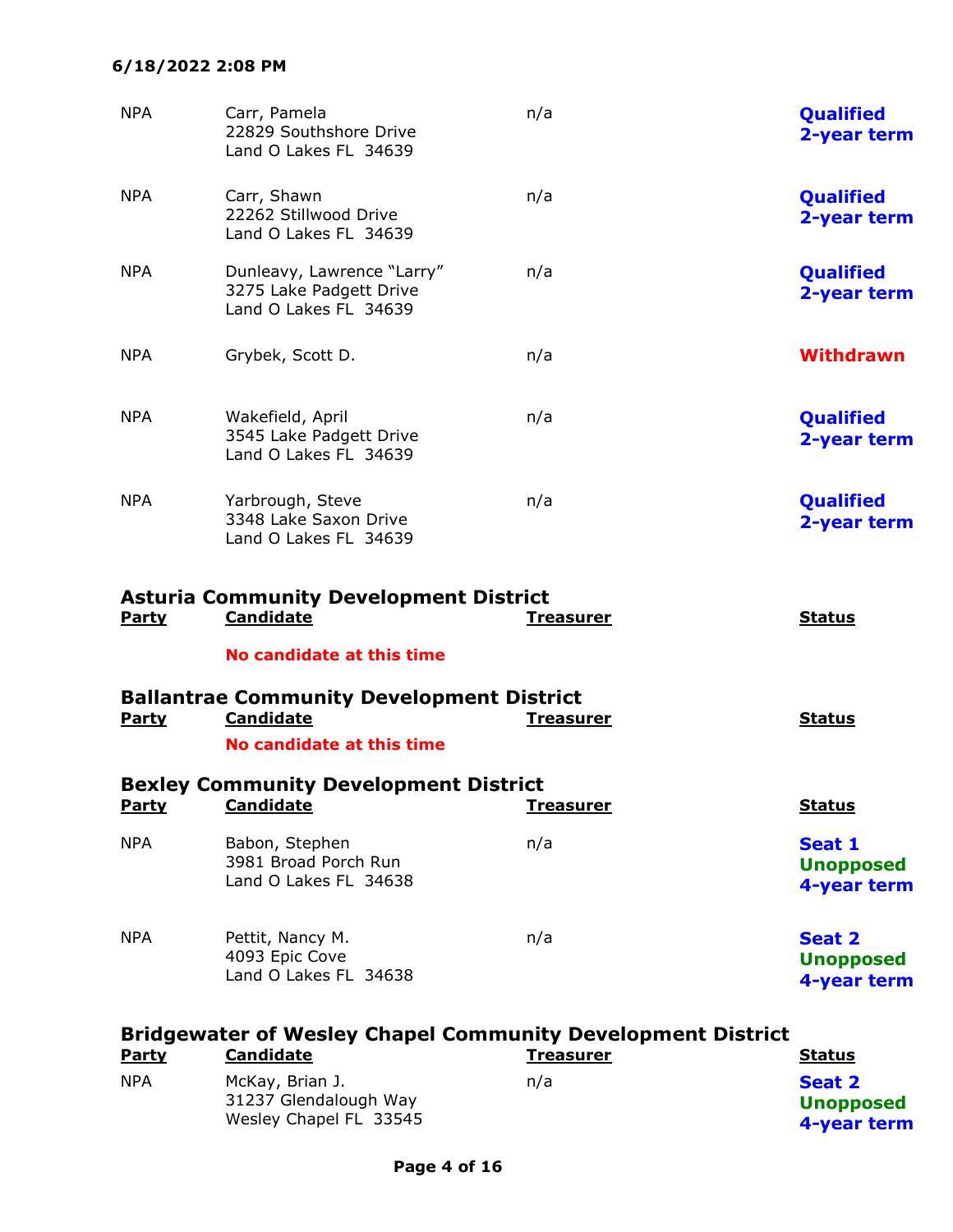| <b>NPA</b>   | Brown, Steve<br>31137 Stone Arch Avenue<br>Wesley Chapel FL 33545        | n/a              | <b>Seat 3</b><br><b>Unopposed</b><br>4-year term |
|--------------|--------------------------------------------------------------------------|------------------|--------------------------------------------------|
| <b>NPA</b>   | Sharma, Kumarie                                                          | n/a              | <b>Did not</b><br>qualify                        |
| <b>NPA</b>   | Sicard, Chantell<br>31431 Glendalough Way<br>Wesley Chapel FL 33545      | n/a              | Seat 4<br><b>Unopposed</b><br>4-year term        |
|              | <b>Chapel Creek Community Development District</b>                       |                  |                                                  |
| <b>Party</b> | <b>Candidate</b>                                                         | <b>Treasurer</b> | <b>Status</b>                                    |
|              | No candidate at this time                                                |                  |                                                  |
|              | <b>Concord Station Community Development District</b>                    |                  |                                                  |
| <b>Party</b> | <b>Candidate</b>                                                         | <b>Treasurer</b> | <b>Status</b>                                    |
| <b>NPA</b>   | Christie, Steven A.<br>18115 Atherstone Trail<br>Land O Lakes FL 34638   | n/a              | Seat 1<br><b>Unopposed</b><br>4-year term        |
| <b>NPA</b>   | Berdeguez, Fred<br>19048 Tylerton Court<br>Land O Lakes FL 34638         | n/a              | <b>Seat 2</b><br><b>Unopposed</b><br>4-year term |
| <b>NPA</b>   | Steele, Jim<br>3887 Round Table Court<br>Land O Lakes FL 34638           | n/a              | <b>Seat 3</b><br><b>Unopposed</b><br>4-year term |
| <b>Party</b> | <b>Connerton West Community Development District</b><br><b>Candidate</b> | <u>Treasurer</u> | <b>Status</b>                                    |
| <b>NPA</b>   | Kawalec, Christopher<br>8545 Winsome Way<br>Land O Lakes FL 34637        | n/a              | Seat 3<br><b>Unopposed</b><br>4-year term        |
| <b>NPA</b>   | Ngerem, John<br>21334 Wistful Yearn Drive<br>Land O Lakes FL 34637       | n/a              | Seat 4<br>Qualified<br>4-year term               |
| <b>NPA</b>   | Wiers, Steven<br>8424 Lagerfeld Drive<br>Land O Lakes FL 34637           | n/a              | Seat 4<br>Qualified<br>4-year term               |
| <b>NPA</b>   | Novak, Daniel<br>21138 Wistful Yearn Drive<br>Land O Lakes FL 34637      | n/a              | <b>Seat 5</b><br><b>Unopposed</b><br>4-year term |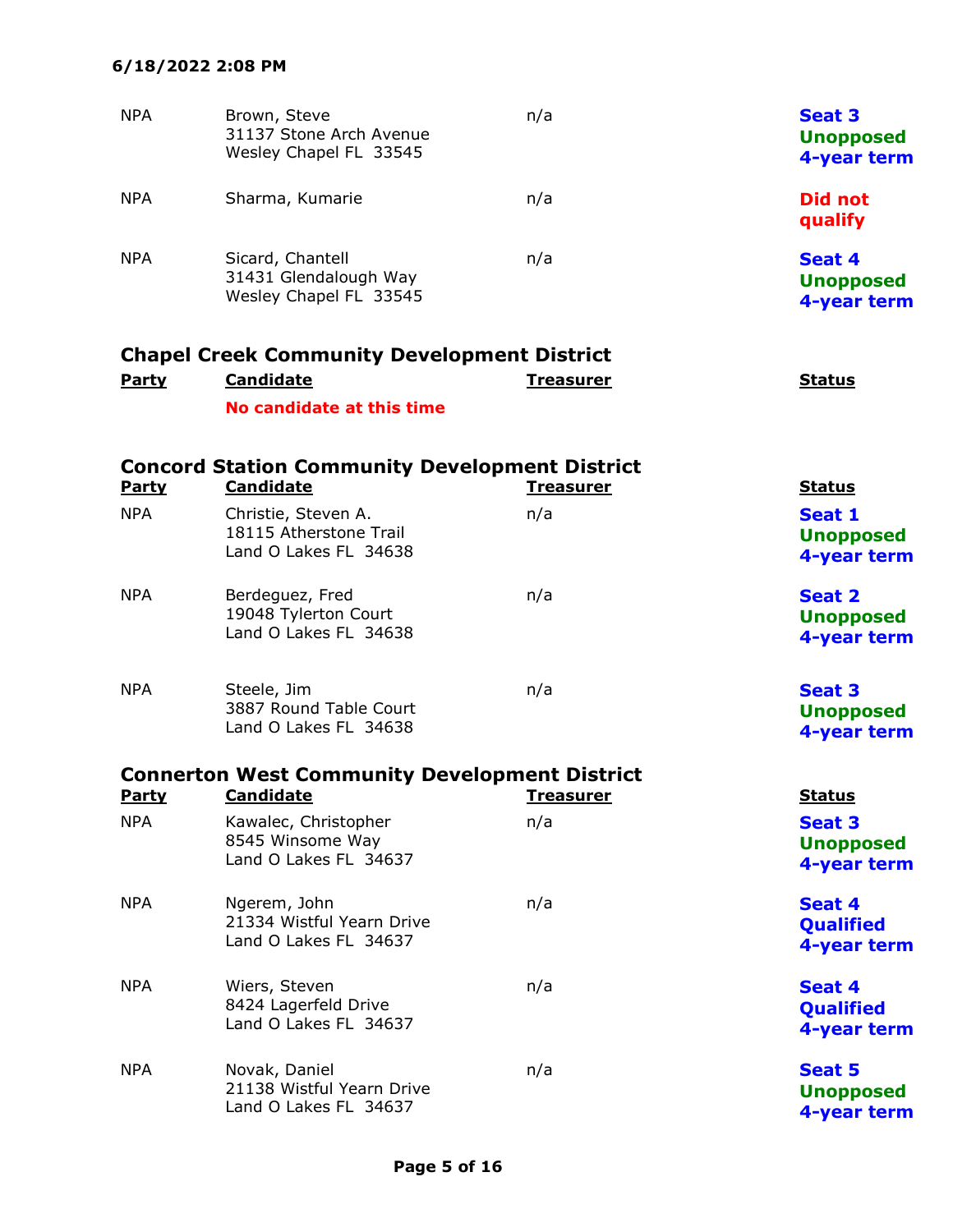|                            | <b>Country Walk Community Development District</b>                                         |                         |                                                            |
|----------------------------|--------------------------------------------------------------------------------------------|-------------------------|------------------------------------------------------------|
| <b>Party</b><br><b>NPA</b> | <b>Candidate</b><br>O'Connor, George<br>4109 Warwick Hills Drive<br>Wesley Chapel FL 33543 | <b>Treasurer</b><br>n/a | <b>Status</b><br>Seat 4<br><b>Unopposed</b><br>4-year term |
| <b>NPA</b>                 | Dennis, Luanne<br>30340 Five Farms Avenue<br>Wesley Chapel FL 33543                        | n/a                     | <b>Seat 5</b><br><b>Unopposed</b><br>4-year term           |
| <b>Party</b>               | <b>Cypress Preserve Community Development District</b><br><b>Candidate</b>                 | <b>Treasurer</b>        | <b>Status</b>                                              |
|                            | No candidate at this time                                                                  |                         |                                                            |
|                            | <b>Dupree Lakes Community Development District</b>                                         |                         |                                                            |
| Party<br><b>NPA</b>        | <b>Candidate</b><br>Fox, Robert<br>5478 Sweet William Terrace<br>Land O Lakes FL 34639     | <b>Treasurer</b><br>n/a | <b>Status</b><br>Seat 1<br><b>Unopposed</b><br>4-year term |
| <b>NPA</b>                 | Hornbeck, Robert M.<br>22531 Cherokee Rose Place<br>Land O Lakes FL 34639                  | n/a                     | <b>Seat 2</b><br><b>Qualified</b><br>4-year term           |
| <b>NPA</b>                 | Marshall, David<br>22353 Cherokee Rose Place<br>Land O Lakes FL 34639                      | n/a                     | <b>Seat 2</b><br>Qualified<br>4-year term                  |
| <b>NPA</b>                 | Carey, Daniel S.<br>5536 Angelonia Terrace<br>Land O Lakes FL 34639                        | n/a                     | <b>Seat 3</b><br><b>Qualified</b><br>4-year term           |
| <b>NPA</b>                 | Linard, Rick<br>5808 Sweet William Terrace<br>Land O Lakes FL 34639                        | n/a                     | <b>Seat 3</b><br><b>Qualified</b><br>4-year term           |
| <b>NPA</b>                 | Shaw Steven J.<br>582 Candytuft Place<br>Land O Lakes FL 34639                             | n/a                     | <b>Seat 3</b><br><b>Qualified</b><br>4-year term           |
|                            | <b>Epperson Ranch Community Development District</b>                                       |                         |                                                            |

| <b>Party</b> | <b>Candidate</b>          | Treasurer | <b>Status</b> |
|--------------|---------------------------|-----------|---------------|
|              | No candidate at this time |           |               |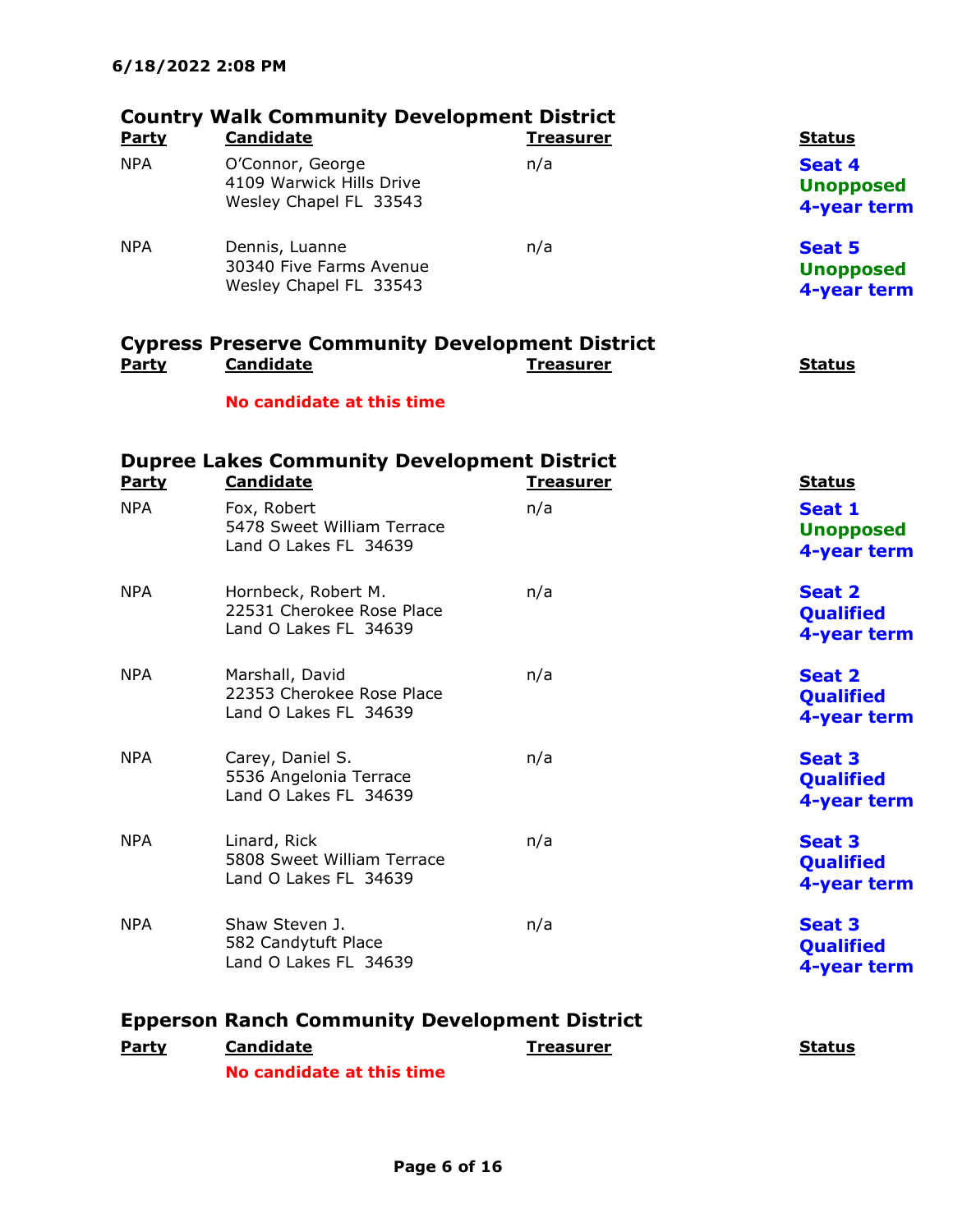### Estancia at Wiregrass Community Development District

|                                                       | Estancia at wiregrass community Development District   |                  |                  |  |
|-------------------------------------------------------|--------------------------------------------------------|------------------|------------------|--|
| <b>Party</b>                                          | <b>Candidate</b>                                       | <b>Treasurer</b> | <b>Status</b>    |  |
| <b>NPA</b>                                            | Fancher, David L.                                      | n/a              | <b>Seat 2</b>    |  |
|                                                       | 29256 Picana Lane                                      |                  | <b>Unopposed</b> |  |
|                                                       | Wesley Chapel FL 33543                                 |                  | 4-year term      |  |
| <b>NPA</b>                                            | Richardson, Luke                                       | n/a              | <b>Seat 5</b>    |  |
|                                                       | 4898 Tivoli Drive                                      |                  | <b>Unopposed</b> |  |
|                                                       | Wesley Chapel FL 33543                                 |                  | 4-year term      |  |
|                                                       | <b>Heritage Pines Community Development District</b>   |                  |                  |  |
| <b>Party</b>                                          | <b>Candidate</b>                                       | <b>Treasurer</b> | <b>Status</b>    |  |
| <b>NPA</b>                                            | Lonergan, Kathleen F.                                  | n/a              | Seat 4           |  |
|                                                       | 18641 Fairway Green Drive                              |                  | <b>Unopposed</b> |  |
|                                                       | Hudson FL 34667                                        |                  | 4-year term      |  |
| <b>NPA</b>                                            | Vaughan, Carol E.                                      | n/a              | <b>Seat 5</b>    |  |
|                                                       | 18717 Rolling Hills Loop                               |                  | <b>Unopposed</b> |  |
|                                                       | Hudson FL 34667                                        |                  | 4-year term      |  |
|                                                       | <b>Heritage Springs Community Development District</b> |                  |                  |  |
| <b>Party</b>                                          | <b>Candidate</b>                                       | <b>Treasurer</b> | <b>Status</b>    |  |
| <b>NPA</b>                                            | McEwan, Kenneth                                        | n/a              | Seat 1           |  |
|                                                       | 1751 Lakestone Drive                                   |                  | <b>Unopposed</b> |  |
|                                                       | Trinity FL 34655                                       |                  | 4-year term      |  |
| <b>NPA</b>                                            | Elwonger, Leslie                                       | n/a              | <b>Seat 2</b>    |  |
|                                                       | 1601 Westerham Loop                                    |                  | <b>Unopposed</b> |  |
|                                                       | Trinity FL 34655                                       |                  | 4-year term      |  |
|                                                       | <b>Lake Bernadette Community Development District</b>  |                  |                  |  |
| <b>Party</b>                                          | <b>Candidate</b>                                       | <u>Treasurer</u> | <b>Status</b>    |  |
| <b>NPA</b>                                            | Berman, Michael C.                                     | n/a              | Seat 1           |  |
|                                                       | 35031 Fawnville Way                                    |                  | <b>Unopposed</b> |  |
|                                                       | Zephyrhills FL 33541                                   |                  | 4-year term      |  |
| <b>LakeShore Ranch Community Development District</b> |                                                        |                  |                  |  |
| <b>Party</b>                                          | <b>Candidate</b>                                       | <b>Treasurer</b> | <b>Status</b>    |  |
| <b>NPA</b>                                            | Coughlin, Thomas P.                                    | n/a              | <b>Seat 3</b>    |  |
|                                                       | 8640 Eagle Brook Drive                                 |                  | <b>Qualified</b> |  |
|                                                       | Land O Lakes FL 34638                                  |                  | 4-year term      |  |

NPA Lotito, Raymond J. 19409 Autumn Chase Court Land O Lakes FL 34638 n/a Seat 3

**Qualified** 4-year term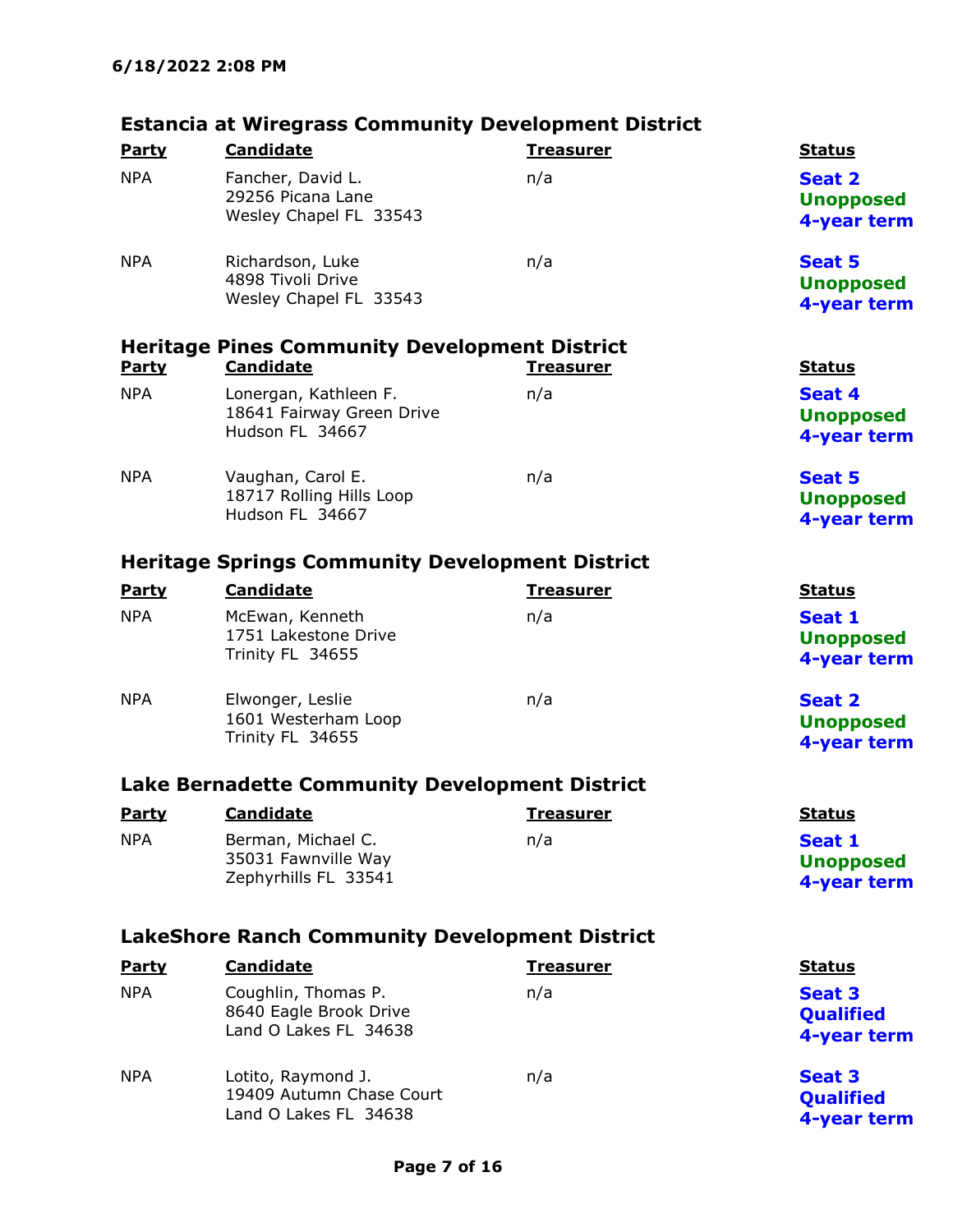| <b>NPA</b> | Mitchell, Ronald                                  | n/a | Seat 4                          |
|------------|---------------------------------------------------|-----|---------------------------------|
|            | 19314 Autumn Chase Court<br>Land O Lakes FL 34638 |     | <b>Unopposed</b><br>4-year term |

|              | <b>Lakeside Community Development District</b>                       |                  |                                                  |  |
|--------------|----------------------------------------------------------------------|------------------|--------------------------------------------------|--|
| <b>Party</b> | <b>Candidate</b>                                                     | <u>Treasurer</u> | <b>Status</b>                                    |  |
| <b>NPA</b>   | Hale, Ronald<br>13928 Nesbit Court<br>Hudson FL 34669                | n/a              | Seat 1<br><b>Qualified</b><br>4-year term        |  |
| <b>NPA</b>   | Wood, Charles "Buddy"<br>13294 Marble Sands Court<br>Hudson FL 34669 | n/a              | Seat 1<br><b>Qualified</b><br>4-year term        |  |
| <b>NPA</b>   | Ramlot, Linda<br>13757 Bee Tree Court<br>Hudson FL 34669             | n/a              | <b>Seat 2</b><br><b>Unopposed</b><br>4-year term |  |
| <b>NPA</b>   | Koch, Jack<br>*Exempt                                                | n/a              | <b>Seat 5</b><br><b>Unopposed</b><br>4-year term |  |

| <b>Lexington Oaks Community Development District</b>                                                                           |                                                                      |                  |                                                  |  |
|--------------------------------------------------------------------------------------------------------------------------------|----------------------------------------------------------------------|------------------|--------------------------------------------------|--|
| <b>Party</b>                                                                                                                   | <b>Candidate</b>                                                     | <u>Treasurer</u> | <b>Status</b>                                    |  |
| <b>NPA</b>                                                                                                                     | Carlson, Scott A.<br>5804 Riva Ridge Drive<br>Wesley Chapel FL 33544 | n/a              | <b>Seat 3</b><br><b>Unopposed</b><br>4-year term |  |
| NPA                                                                                                                            | Hanzel, Peter                                                        | n/a              | <b>Did not</b><br>qualify                        |  |
| <b>NPA</b>                                                                                                                     | Straber, Noah C. (Butch)                                             | n/a              | <b>Withdrawn</b>                                 |  |
| NPA                                                                                                                            | Bechtel, Terry<br>5608 Cannonade Drive<br>Wesley Chapel FL 33544     | n/a              | Seat 4<br><b>Unopposed</b><br>4-year term        |  |
| NPA                                                                                                                            | Fisher, Richard S.                                                   | n/a              | Did not<br>qualify                               |  |
| <b>Long Lake Ranch Community Development District</b><br><b>Candidate</b><br><u>Party</u><br><u>Treasurer</u><br><u>Status</u> |                                                                      |                  |                                                  |  |

| <b>NPA</b> | Pellan, William                 | n/a | Seat 4           |
|------------|---------------------------------|-----|------------------|
|            | 19078 Long Lake Ranch Boulevard |     | <b>Unopposed</b> |
|            | Lutz FL 33558                   |     | 4-year term      |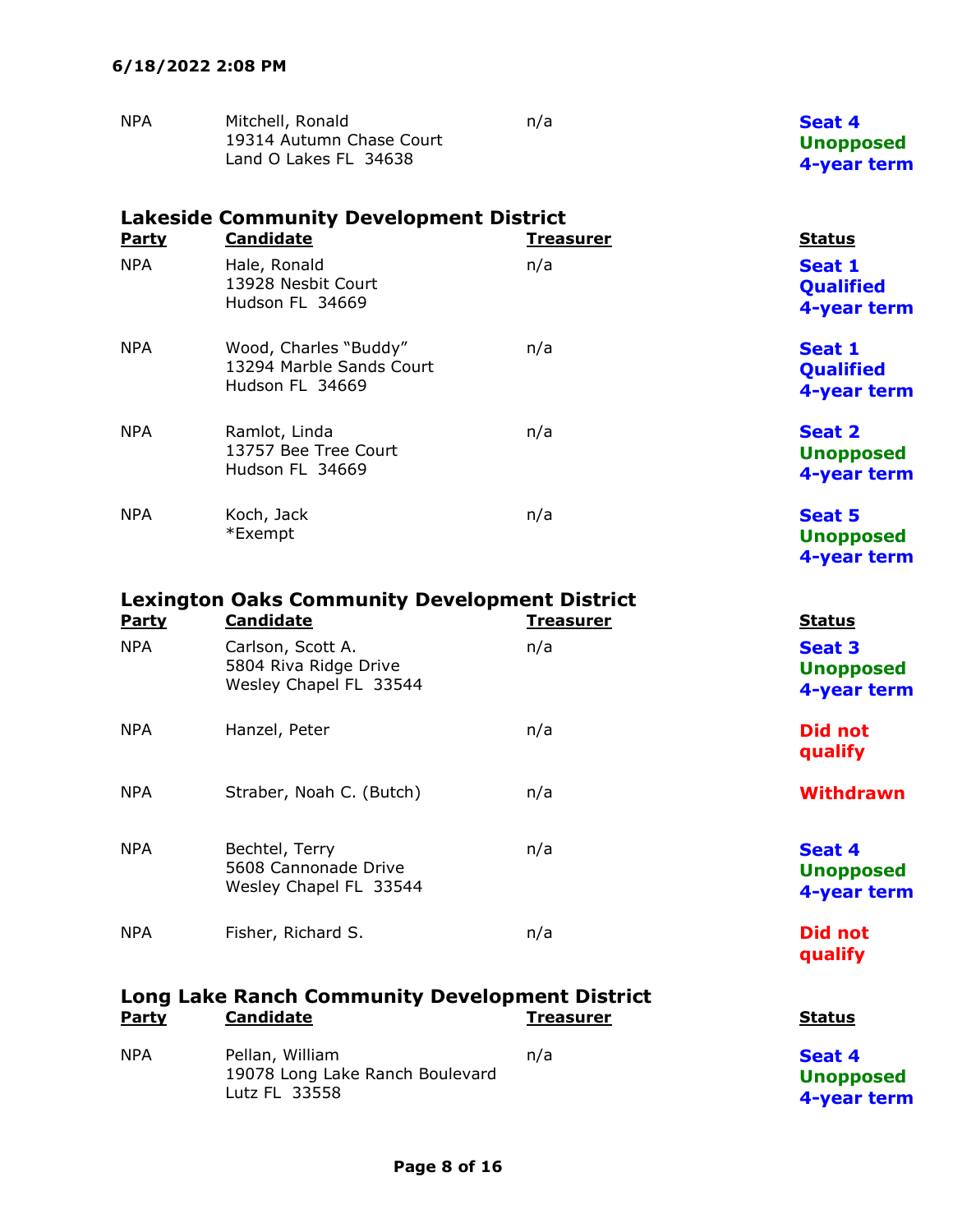| <b>NPA</b>   | Koford, James<br>1312 Multiflora Loop<br>Lutz FL 33558                    | n/a              | <b>Seat 5</b><br>Qualified<br>4-year term        |
|--------------|---------------------------------------------------------------------------|------------------|--------------------------------------------------|
| <b>NPA</b>   | Thompson, Darrell<br>18184 Roseate Drive<br>Lutz FL 33558                 | n/a              | <b>Seat 5</b><br>Qualified<br>4-year term        |
| <b>Party</b> | <b>Longleaf Community Development District</b><br><b>Candidate</b>        | <u>Treasurer</u> | <b>Status</b>                                    |
| <b>NPA</b>   | Drapkin, Michael<br>10344 Palladio Drive<br>New Port Richey FL 34655      | n/a              | Seat 1<br><b>Qualified</b><br>4-year term        |
| <b>NPA</b>   | Goldstein, Heather<br>3437 Town Avenue<br>New Port Richey FL 34655        | n/a              | Seat 1<br>Qualified<br>4-year term               |
| <b>NPA</b>   | Goldstein, Jonus<br>3437 Town Avenue<br>New Port Richey FL 34655          | n/a              | Seat 1<br><b>Qualified</b><br>4-year term        |
| <b>NPA</b>   | Johnson, Veronica<br>10218 Gallery Street<br>New Port Richey FL 34655     | n/a              | Seat 1<br>Qualified<br>4-year term               |
| <b>NPA</b>   | Moore, Lindsay<br>*Exempt                                                 | n/a              | <b>Seat 2</b><br><b>Qualified</b><br>4-year term |
| <b>NPA</b>   | Tobey, Bret<br>3731 Herlong Street<br>New Port Richey FL 34655            | n/a              | <b>Seat 2</b><br>Qualified<br>4-year term        |
|              | <b>Meadow Pointe Community Development District</b>                       |                  |                                                  |
| <b>Party</b> | <b>Candidate</b>                                                          | <b>Treasurer</b> | <b>Status</b>                                    |
| <b>NPA</b>   | Kirkland, Nathaniel<br>1225 Crimson Clover Lane<br>Wesley Chapel FL 33543 | n/a              | Seat 1<br><b>Unopposed</b><br>4-year term        |
| <b>NPA</b>   | Sourk, Alan<br>28629 Hanging Moss Loop<br>Wesley Chapel FL 33543          | n/a              | <b>Seat 2</b><br><b>Unopposed</b><br>4-year term |
|              | <b>Meadow Pointe II Community Development District</b>                    |                  |                                                  |
| <b>Party</b> | <b>Candidate</b>                                                          | <b>Treasurer</b> | <b>Status</b>                                    |
| <b>NPA</b>   | Esock, Ken<br>30750 Iverson Drive                                         | n/a              | <b>Seat 2</b><br><b>Qualified</b>                |

4-year term

Wesley Chapel FL 33543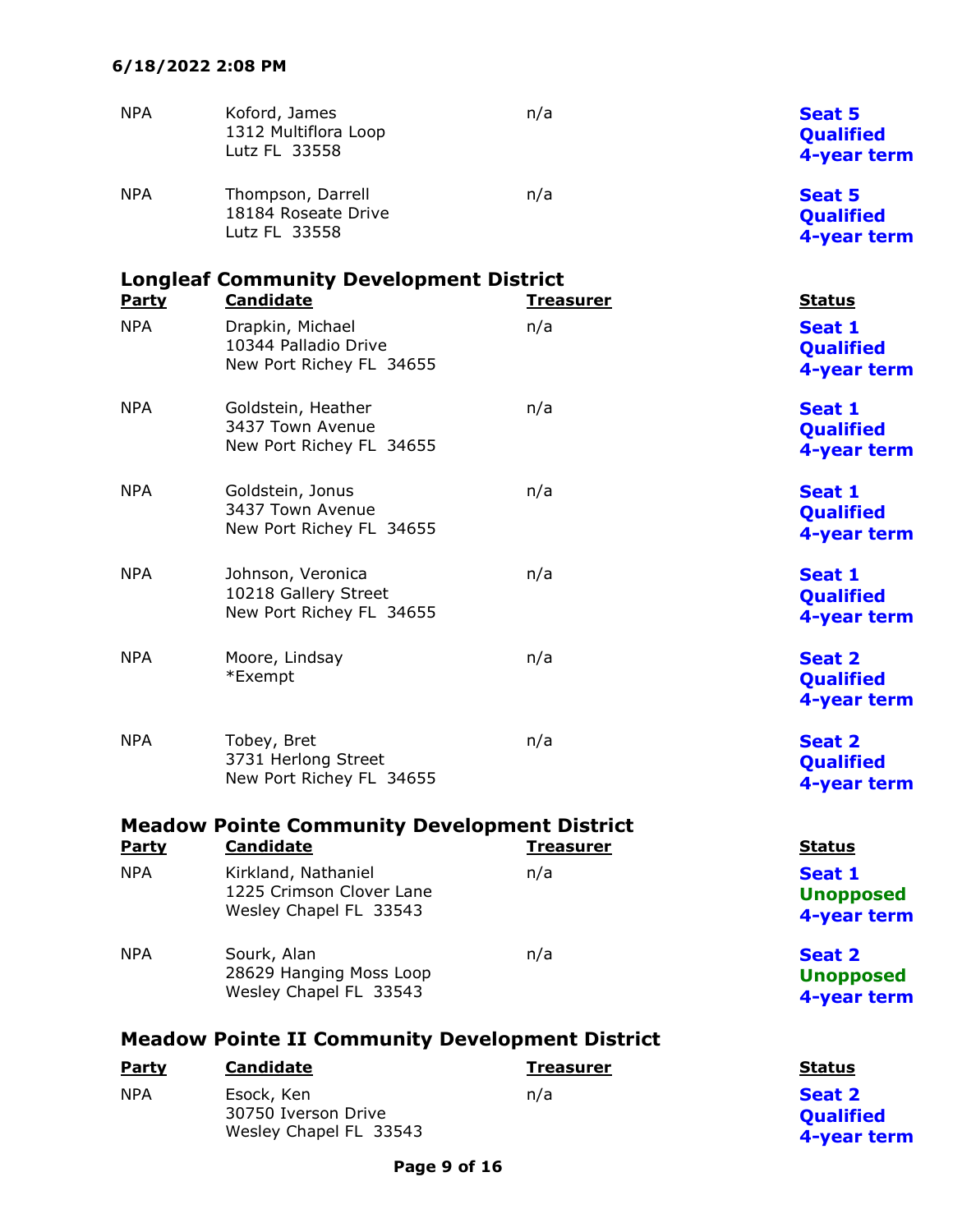### 6/18/2022 2:08 PM

| <b>NPA</b> | Molder, Kyle E.<br>29541 Morwen Place<br>Wesley Chapel FL 33543        | n/a | <b>Seat 2</b><br><b>Qualified</b><br>4-year term |
|------------|------------------------------------------------------------------------|-----|--------------------------------------------------|
| <b>NPA</b> | Childers, Jamie<br>30030 Morningmist Drive<br>Wesley Chapel FL 33543   | n/a | <b>Seat 3</b><br><b>Qualified</b><br>4-year term |
| <b>NPA</b> | Holden, Tabitha<br>1146 Kennewick Court<br>Wesley Chapel FL 33543      | n/a | <b>Seat 3</b><br><b>Qualified</b><br>4-year term |
| <b>NPA</b> | Kluender, Christopher<br>30722 Iverson Drive<br>Wesley Chapel FL 33543 | n/a | <b>Seat 3</b><br><b>Qualified</b><br>4-year term |
| <b>NPA</b> | Picarelli, John<br>29529 Eagle Station Drive<br>Wesley Chapel FL 33543 | n/a | Seat 4<br><b>Unopposed</b><br>4-year term        |

| <b>Party</b> | <b>Candidate</b>                                                  | <b>Treasurer</b> | <b>Status</b>                    |
|--------------|-------------------------------------------------------------------|------------------|----------------------------------|
| <b>NPA</b>   | Como, Christie A.                                                 | n/a              | Did no<br>qualify                |
| <b>NPA</b>   | Hall, Michael J.<br>1739 Leybourne Loop<br>Wesley Chapel FL 33543 | n/a              | Seat 1<br><b>Unopp</b><br>4-year |

Meadow Pointe III Community Development District

| <b>NPA</b> | Aleo, Glen<br>1106 Hillhurst Drive<br>Wesley Chapel FL 33543     | n/a | <b>Seat 3</b><br><b>Unopposed</b><br>4-year term |
|------------|------------------------------------------------------------------|-----|--------------------------------------------------|
| <b>NPA</b> | Carlucci, Paul<br>31835 Crosswoods Way<br>Wesley Chapel FL 33543 | n/a | <b>Seat 5</b><br><b>Unopposed</b><br>4-year term |

Did not qualify

Unopposed 4-year term

|              | <b>Meadow Pointe IV Community Development District</b>          |                  |                                                  |  |  |
|--------------|-----------------------------------------------------------------|------------------|--------------------------------------------------|--|--|
| <b>Party</b> | <b>Candidate</b>                                                | <b>Treasurer</b> | <b>Status</b>                                    |  |  |
| <b>NPA</b>   | Lancos, George<br>32223 Firemoss Lane<br>Wesley Chapel FL 33543 | n/a              | Seat 4<br><b>Unopposed</b><br>4-year term        |  |  |
| <b>NPA</b>   | McNeil, Megan<br>31951 Mardelle Place<br>Wesley Chapel FL 33543 | n/a              | <b>Seat 5</b><br><b>Unopposed</b><br>4-year term |  |  |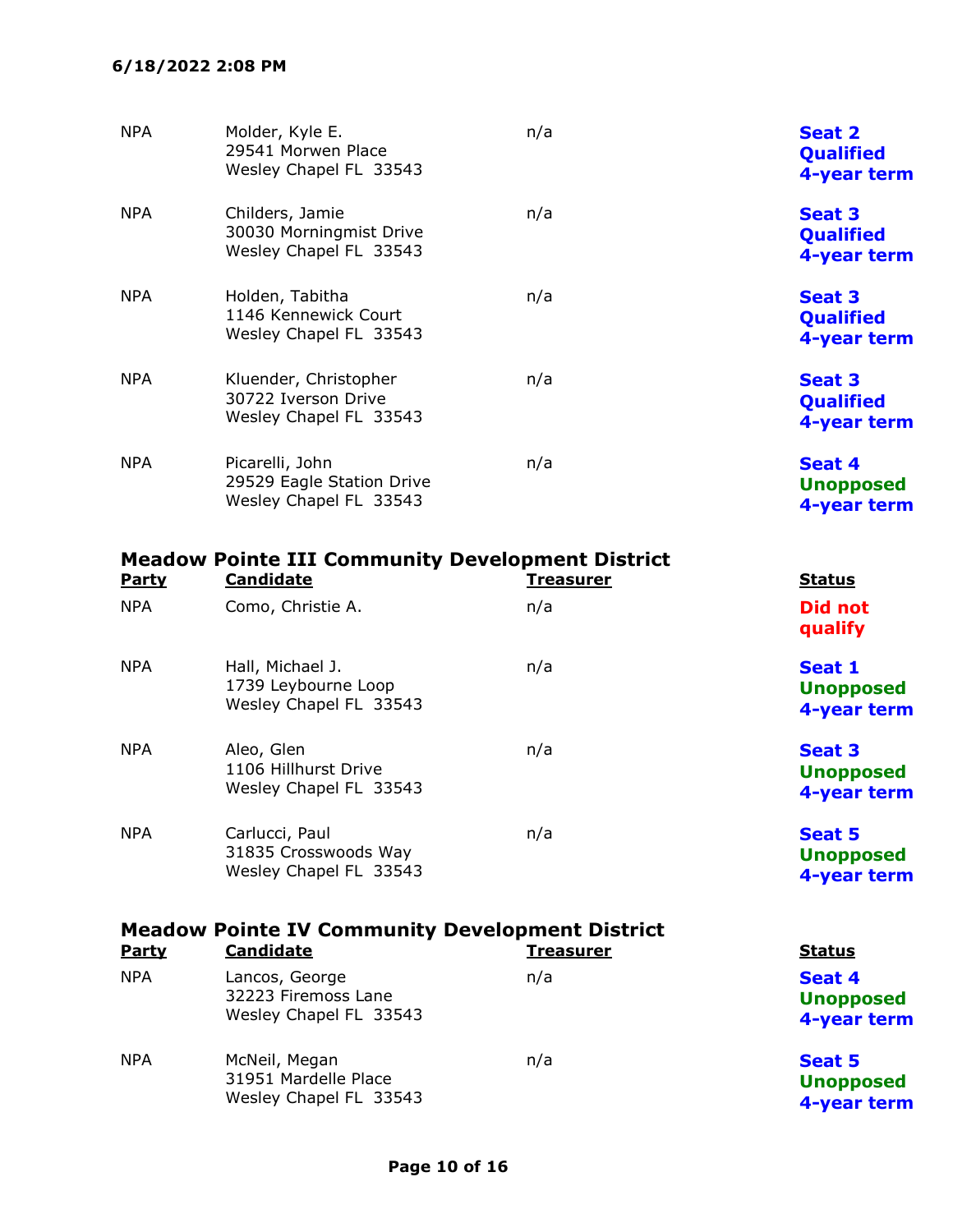| <b>Party</b>               | <b>Mirada Community Development District</b><br><b>Candidate</b>               | <u>Treasurer</u>        | <b>Status</b>                                                     |
|----------------------------|--------------------------------------------------------------------------------|-------------------------|-------------------------------------------------------------------|
| <b>NPA</b>                 | Drew, John<br>11036 Laxer Cay Loop<br>San Antonio FL 33576                     | n/a                     | <b>Seat 3</b><br>Qualified<br>4-year term                         |
| <b>NPA</b>                 | Green, Joshua                                                                  | n/a                     | <b>Withdrawn</b>                                                  |
| <b>NPA</b>                 | Plaza, Roseni<br>10920 Delta Huff Court<br>San Antonio FL 33576                | n/a                     | <b>Seat 3</b><br><b>Qualified</b><br>4-year term                  |
| <b>NPA</b>                 | Holm, Shanon R.<br>11017 Penny Gale Loop<br>San Antonio FL 33576               | n/a                     | Seat 4<br><b>Unopposed</b><br>4-year term                         |
|                            | <b>New River Community Development District</b>                                |                         |                                                                   |
| Party                      | <b>Candidate</b>                                                               | <b>Treasurer</b>        | <b>Status</b>                                                     |
| <b>NPA</b>                 | Lione, David S.<br>5059 Little Stream Lane<br>Wesley Chapel FL 33545           | n/a                     | Seat 1<br><b>Unopposed</b><br>4-year term                         |
|                            | <b>Northwood Community Development District</b><br>Candidate                   |                         |                                                                   |
| <b>Party</b><br><b>NPA</b> | Quigley, Brian<br>1512 Rincon Drive<br>Wesley Chapel FL 33544                  | <b>Treasurer</b><br>n/a | <b>Status</b><br><b>Seat 2</b><br><b>Qualified</b><br>4-year term |
| <b>NPA</b>                 | Wenck, David R.<br>1341 Salt Clay Court<br>Wesley Chapel FL 33544              | n/a                     | <b>Seat 2</b><br><b>Qualified</b><br>4-year term                  |
| <b>NPA</b>                 | Munari, Brian<br>1936 Bruce B Downs Boulevard<br>#81<br>Wesley Chapel FL 33544 | n/a                     | Seat 4<br>Qualified<br>4-year term                                |
| <b>NPA</b>                 | Perez, Gersson G.                                                              | n/a                     | <b>Did not</b><br>qualify                                         |
| <b>NPA</b>                 | Wasielewski, Andrew<br>27051 Coral Springs Drive<br>Wesley Chapel FL 33544     | n/a                     | Seat 4<br>Qualified<br>4-year term                                |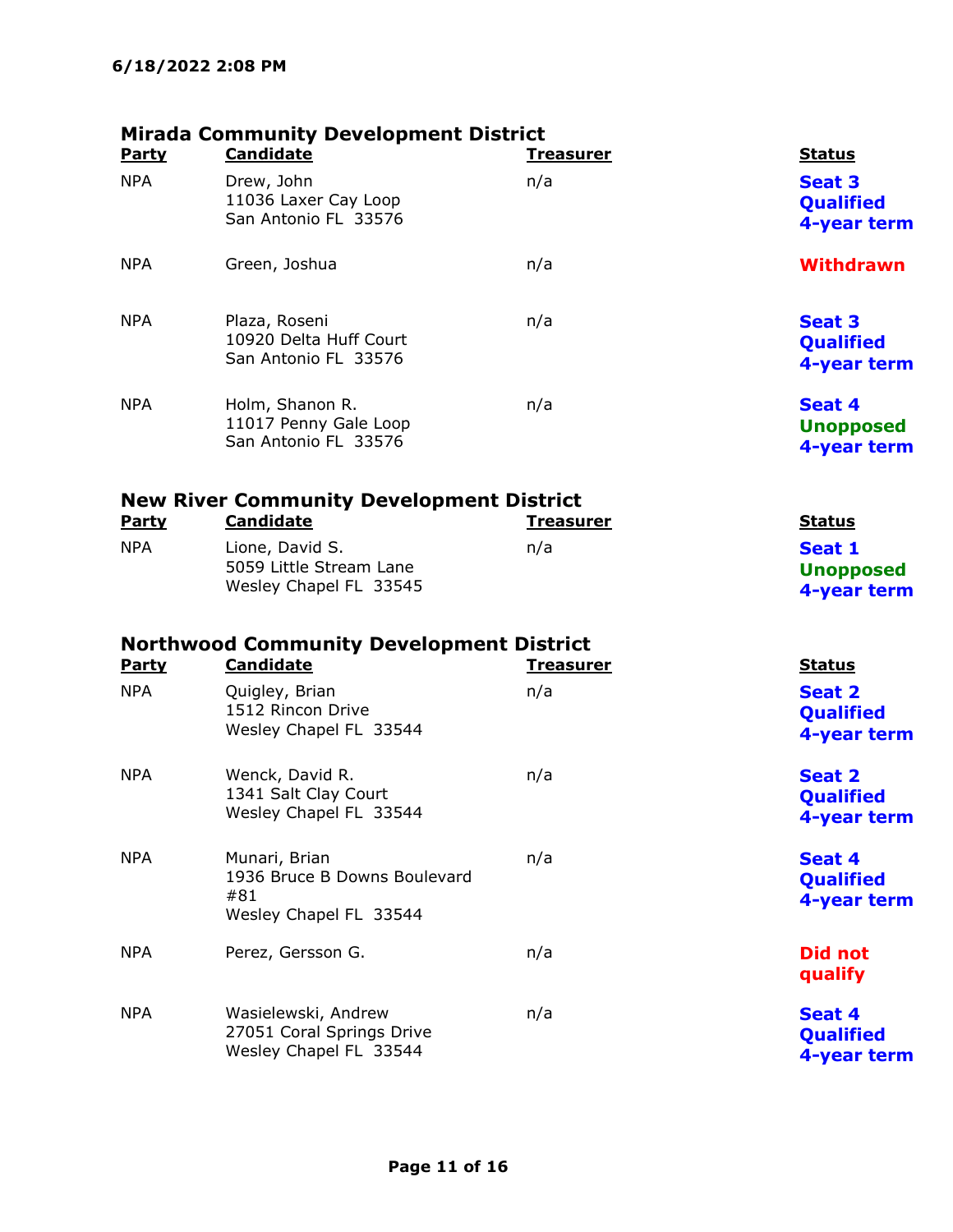# Oak Creek Community Development District

|                            | Steen community bevelopment bi<br><b>Candidate</b>                      |                         |                                                            |
|----------------------------|-------------------------------------------------------------------------|-------------------------|------------------------------------------------------------|
| <b>Party</b><br><b>NPA</b> | Robirds, Katherine<br>6601 Bluff Meadow Court<br>Wesley Chapel FL 33545 | <b>Treasurer</b><br>n/a | <b>Status</b><br>Seat 1<br><b>Qualified</b><br>4-year term |
| <b>NPA</b>                 | Vaile, Lisa<br>6637 Bluff Meadow Court<br>Wesley Chapel FL 33545        | n/a                     | Seat 1<br><b>Qualified</b><br>4-year term                  |
| <b>NPA</b>                 | Gilbertsen, Ryan<br>6311 Doe Path Court<br>Wesley Chapel FL 33545       | n/a                     | <b>Seat 2</b><br><b>Unopposed</b><br>4-year term           |
| <b>NPA</b>                 | Kilpatrick, Renee                                                       | n/a                     | <b>Did not</b><br>qualify                                  |
| <b>NPA</b>                 | Grajales, Wilfredo<br>6804 Bluff Meadow Court<br>Wesley Chapel FL 33545 | n/a                     | <b>Seat 3</b><br><b>Qualified</b><br>4-year term           |
| <b>NPA</b>                 | Rudman, Michael<br>6625 Sparkling Way<br>Wesley Chapel FL 33545         | n/a                     | <b>Seat 3</b><br><b>Qualified</b><br>4-year term           |
|                            | <b>Oakstead Community Development District</b>                          |                         |                                                            |
| <b>Party</b>               | <b>Candidate</b>                                                        | <u>Treasurer</u>        | <b>Status</b>                                              |
| <b>NPA</b>                 | Long, Leila<br>19421 Weymouth Drive<br>Land O Lakes FL 34638            | n/a                     | <b>Seat 3</b><br>Qualified<br>4-year term                  |
| <b>NPA</b>                 | Priebe, Dennis<br>3138 Sheehan Drive<br>Land O Lakes FL 34638           | n/a                     | <b>Seat 3</b><br>Qualified<br>4-year term                  |
| <b>NPA</b>                 | Feldman, Barbara<br>19312 Weymouth Drive<br>Land O Lakes FL 34638       | n/a                     | Seat 4<br><b>Unopposed</b><br>4-year term                  |
| <b>NPA</b>                 | Krauer, Fred<br>3012 Tanglewylde Drive<br>Land O Lakes FL 34638         | n/a                     | <b>Seat 5</b><br><b>Unopposed</b><br>4-year term           |
|                            |                                                                         |                         |                                                            |

| <b>Preserve at Wilderness Lake Community Development District</b> |                                                                |                  |                                           |
|-------------------------------------------------------------------|----------------------------------------------------------------|------------------|-------------------------------------------|
| <b>Party</b>                                                      | Candidate                                                      | <b>Treasurer</b> | <b>Status</b>                             |
| <b>NPA</b>                                                        | Edwards, Beth<br>21103 Bircholm Court<br>Land O Lakes FL 34637 | n/a              | Seat 1<br><b>Unopposed</b><br>4-year term |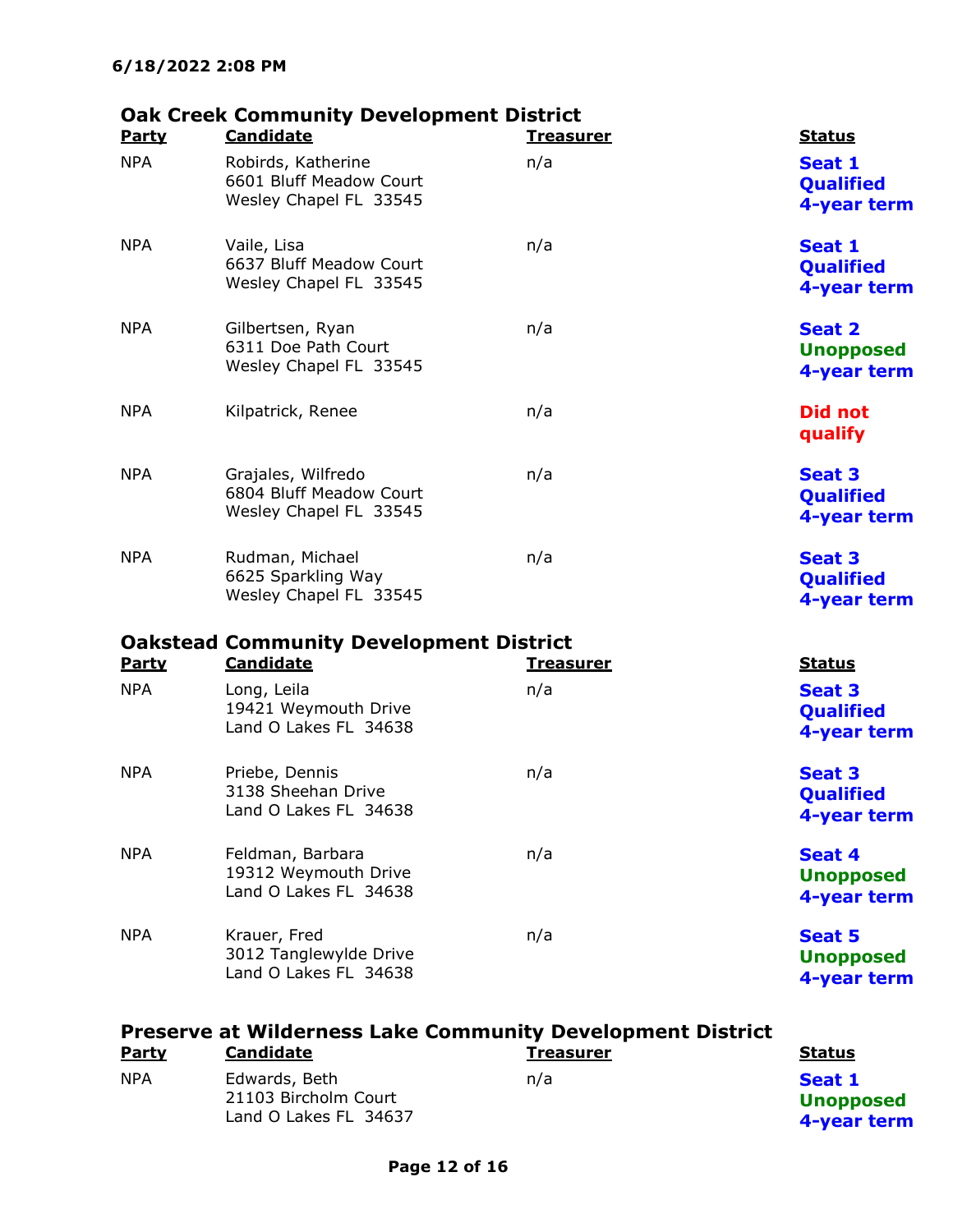| <b>NPA</b> | Fisher, Agnieszka A.  | n/a | Seat 2           |
|------------|-----------------------|-----|------------------|
|            | 21307 Sky Vista Drive |     | <b>Unopposed</b> |
|            | Land O Lakes FL 34637 |     | 4-year term      |

| <b>Party</b> | <b>Seven Oaks Community Development District</b><br><b>Candidate</b><br><b>Treasurer</b><br><b>Status</b>       |                                                                                                                |                                                  |  |  |
|--------------|-----------------------------------------------------------------------------------------------------------------|----------------------------------------------------------------------------------------------------------------|--------------------------------------------------|--|--|
| <b>NPA</b>   | Mendenhall, Andrew P.<br>26926 Shoregrass Drive<br>Wesley Chapel FL 33544                                       | n/a                                                                                                            | Seat 1<br><b>Qualified</b><br>4-year term        |  |  |
| <b>NPA</b>   | Rhodes, Theodore H.<br>3507 Grassglen Place<br>Wesley Chapel FL 33544<br>310-963-5526<br>thr@buybuildsellre.com | Theodore H. Rhodes<br>3507 Grassglen Place<br>Wesley Chapel FL 33544<br>310-963-5526<br>thr@buybuildsellre.com | Seat 1<br><b>Qualified</b><br>4-year term        |  |  |
| <b>NPA</b>   | Tomsu, Jon<br>26738 Winged Elm Drive<br>Wesley Chapel FL 33544                                                  | n/a                                                                                                            | <b>Seat 3</b><br><b>Unopposed</b><br>4-year term |  |  |

| <b>Party</b> | <b>Silverado Oaks Community Development District</b><br><b>Candidate</b> | <b>Treasurer</b> | <b>Status</b>                                    |
|--------------|--------------------------------------------------------------------------|------------------|--------------------------------------------------|
| <b>NPA</b>   | Ozorowsky, Michael<br>35942 Saddle Palm Way<br>Zephyrhills FL 33541      | n/a              | Seat 1<br><b>Qualified</b><br>4-year term        |
| <b>NPA</b>   | Thibodeau, Katherine<br>35556 Burma Reed Drive<br>Zephyrhills FL 33541   | n/a              | Seat 1<br><b>Qualified</b><br>4-year term        |
| <b>NPA</b>   | Money, Thaddaeus A.<br>6820 Wagon Trail Street<br>Zephyrhills FL 33541   | n/a              | <b>Seat 2</b><br><b>Unopposed</b><br>4-year term |

| <b>Suncoast Community Development District</b><br><b>Party</b> | <b>Status</b>                                                     |     |                                           |
|----------------------------------------------------------------|-------------------------------------------------------------------|-----|-------------------------------------------|
| <b>NPA</b>                                                     | Ramacco, Melissa<br>17346 Bumblebee Pass<br>Land O Lakes FL 34638 | n/a | Seat 2<br><b>Qualified</b><br>4-year term |
| <b>NPA</b>                                                     | Wagner, Vincent<br>2707 Mingo Drive<br>Land O Lakes FL 34638      | n/a | Seat 2<br><b>Qualified</b><br>4-year term |
| <b>NPA</b>                                                     | Thebeau, Matthew<br>2721 Heathgate Way<br>Land O Lakes FL 34638   | n/a | Seat 3<br><b>Unopposed</b><br>4-year term |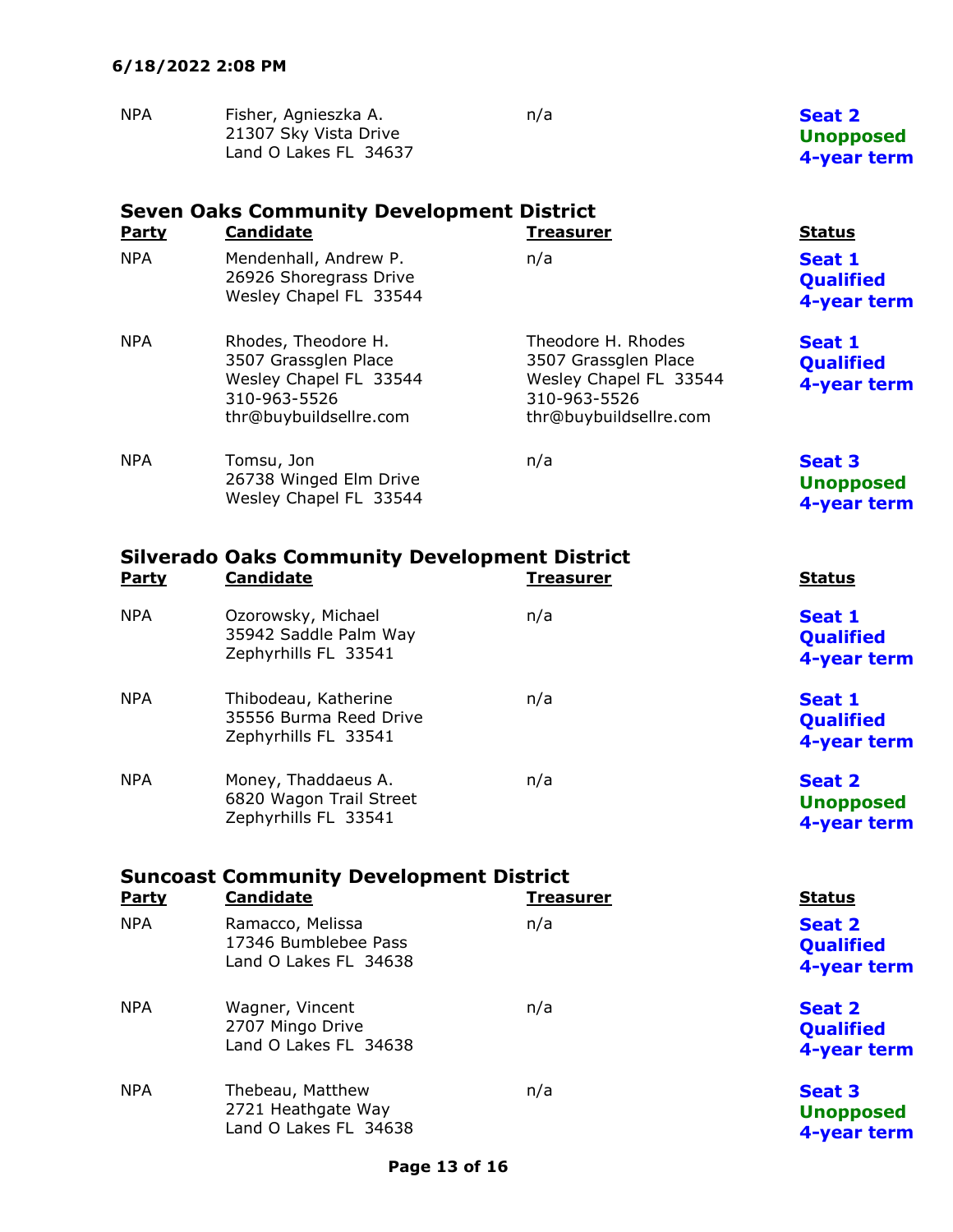| <b>NPA</b> | Latif, Edmund                               | n/a | <b>Seat 5</b>    |
|------------|---------------------------------------------|-----|------------------|
|            | 2722 Heathgate Way<br>Land O Lakes FL 34638 |     | <b>Unopposed</b> |
|            |                                             |     | 4-year term      |

| <b>Party</b> | <b>Talavera Community Development District</b><br><b>Candidate</b>    | <u>Treasurer</u> | <b>Status</b>                                    |
|--------------|-----------------------------------------------------------------------|------------------|--------------------------------------------------|
| <b>NPA</b>   | Plehal, Pamela<br>18360 Talavera Parkway<br>Spring Hill FL 34610      | n/a              | Seat 4<br><b>Qualified</b><br>4-year term        |
| <b>NPA</b>   | Ruffing, James<br>18553 Malinche Loop<br>Spring Hill FL 34610         | n/a              | Seat 4<br>Qualified<br>4-year term               |
| <b>NPA</b>   | Henderson, Richard<br>18932 Henequen Lane<br>Spring Hill FL 34610     | n/a              | <b>Seat 5</b><br><b>Unopposed</b><br>4-year term |
|              | <b>Terra Bella Community Development District</b>                     |                  |                                                  |
| Party        | <b>Candidate</b>                                                      | <u>Treasurer</u> | <b>Status</b>                                    |
| <b>NPA</b>   | Cummings, Michelle<br>2804 Calvano Drive<br>Land O Lakes FL 34639     | n/a              | <b>Seat 1</b><br><b>Unopposed</b><br>4-year term |
| <b>NPA</b>   | Franklin, David B.<br>23860 Sicilian Pass<br>Land O Lakes FL 34639    | n/a              | <b>Seat 2</b><br><b>Unopposed</b><br>4-year term |
|              | <b>The Groves Community Development District</b>                      |                  |                                                  |
| <b>Party</b> | <b>Candidate</b>                                                      | <u>Treasurer</u> | <b>Status</b>                                    |
| <b>NPA</b>   | Allison, Jimmy<br>8115 Ponkan Road<br>Land O Lakes FL 34637           | n/a              | Seat 1<br>Qualified<br>4-year term               |
| <b>NPA</b>   | Penberthy, Patricia<br>20801 Nectarine Place<br>Land O Lakes FL 34637 | n/a              | <b>Seat 1</b><br>Qualified<br>4-year term        |
| <b>NPA</b>   | Scruggs, James R.<br>8116 Sanguinelli Road<br>Land O Lakes FL 34637   | n/a              | <b>Did not</b><br>qualify                        |
| <b>NPA</b>   | Nearey, James P.<br>8012 Shaddock Place<br>Land O Lakes FL 34637      | n/a              | <b>Seat 2</b><br>Qualified<br>4-year term        |
| <b>NPA</b>   | Watkins, Joel<br>7849 Genoa Lane                                      | n/a              | <b>Seat 2</b><br>Qualified                       |

4-year term

Land O Lakes FL 34637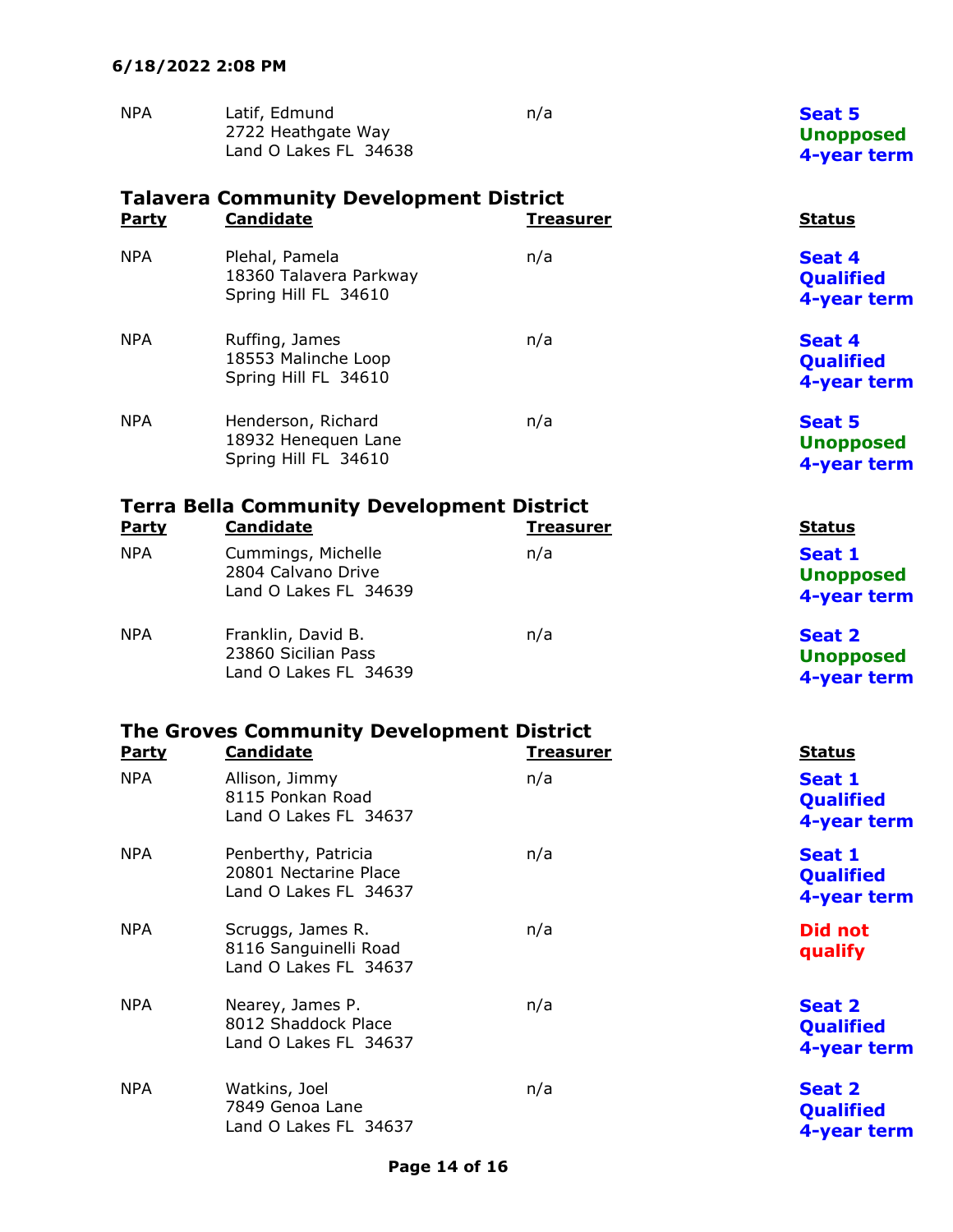| <b>NPA</b><br>Loar, Richard D.<br>n/a<br>21104 Diamonte Drive<br>Land O Lakes FL 34637 | <b>Seat 3</b><br><b>Unopposed</b><br>4-year term |
|----------------------------------------------------------------------------------------|--------------------------------------------------|
|----------------------------------------------------------------------------------------|--------------------------------------------------|

|              | The Verandahs Community Development District            |                  |                                           |  |  |
|--------------|---------------------------------------------------------|------------------|-------------------------------------------|--|--|
| <b>Party</b> | <b>Candidate</b>                                        | <b>Treasurer</b> | <b>Status</b>                             |  |  |
| <b>NPA</b>   | Mayle, Tracy<br>12414 Jillian Circle<br>Hudson FL 34669 | n/a              | Seat 1<br><b>Unopposed</b><br>4-year term |  |  |
| <b>NPA</b>   | Haupt, Stanley<br>13747 Royston Bend<br>Hudson FL 34669 | n/a              | Seat 4<br><b>Unopposed</b><br>4-year term |  |  |

# TSR Community Development District

| Party      | <b>Candidate</b>                                             | <b>Treasurer</b> | <b>Status</b>                                    |
|------------|--------------------------------------------------------------|------------------|--------------------------------------------------|
| <b>NPA</b> | Deenihan, David J.<br>3681 Villamore Lane<br>Odessa FL 33556 | n/a              | Seat 1<br><b>Unopposed</b><br>4-year term        |
| <b>NPA</b> | Stalzer, Frank J.<br>3226 Forsythia Drive<br>Odessa FL 33556 | n/a              | <b>Seat 2</b><br><b>Qualified</b><br>4-year term |
| <b>NPA</b> | Szelest, Raymond<br>3871 Night Star Trail<br>Odessa FL 33556 | n/a              | <b>Seat 2</b><br><b>Qualified</b><br>4-year term |

### Union Park Community Development District

| <b>Party</b> | <b>Candidate</b>                                                       | <b>Treasurer</b> | <b>Status</b>                             |
|--------------|------------------------------------------------------------------------|------------------|-------------------------------------------|
| <b>NPA</b>   | DeSantis, Jonna<br>1235 Montgomery Bell Road<br>Wesley Chapel FL 33543 | n/a              | Seat 2<br><b>Unopposed</b><br>4-year term |

### Union Park East Community Development District

| Party      | <b>Candidate</b>                                                    | <b>Treasurer</b> | <b>Status</b>                                    |
|------------|---------------------------------------------------------------------|------------------|--------------------------------------------------|
| <b>NPA</b> | Perez, Wendy<br>32747 Ansley Bloom Lane<br>Wesley Chapel FL 33543   | n/a              | Seat 1<br><b>Unopposed</b><br>4-year term        |
| <b>NPA</b> | Pacifico, Vincent<br>1211 Pipestone Place<br>Wesley Chapel FL 33543 | n/a              | <b>Seat 2</b><br><b>Unopposed</b><br>4-year term |